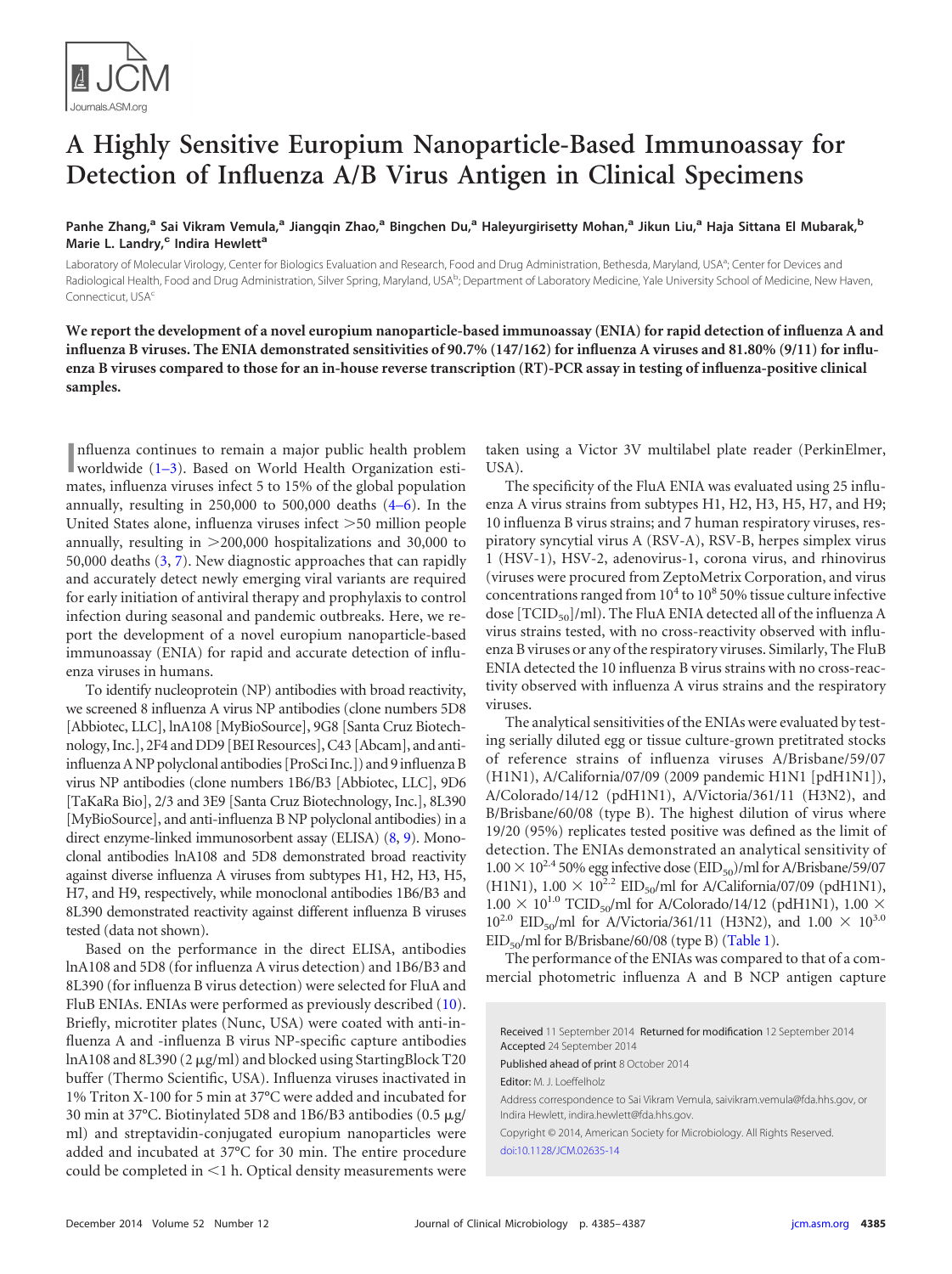<span id="page-1-0"></span>**TABLE 1** Analytical sensitivity of the ENIA for influenza A and B viruses

| Influenza viral strain | Viral type   | Limit of detection <sup>a</sup>               |  |
|------------------------|--------------|-----------------------------------------------|--|
| A/Brisbane/59/07       | A/H1N1       | $1.00 \times 10^{2.4}$ EID <sub>50</sub> /ml  |  |
| A/California/07/09     | $A/bdH1N1^b$ | $1.00 \times 10^{2.2}$ EID <sub>so</sub> /ml  |  |
| A/Colorado/14/2012     | A/pdH1N1     | $1.00 \times 10^{1.0}$ TCID <sub>50</sub> /ml |  |
| A/Victoria/361/2011    | A/H3N2       | $1.00 \times 10^{2.0}$ EID <sub>50</sub> /ml  |  |
| B/Brisbane/60/2008     | Type B       | $1.00 \times 10^{3.0}$ EID <sub>so</sub> /ml  |  |
|                        |              |                                               |  |

 $^a$  EID<sub>50</sub>, 50% egg infectious dose; TCID<sub>50</sub>, 50% tissue culture infectious dose. *b* pdH1N1, 2009 H1N1 pandemic virus.

ELISA (Virusys Corporation, USA). The photometric ELISA was performed according to the manufacturer's instructions using serial 2-fold dilutions of Triton X-100-inactivated influenza viruses. The cutoff values for both the ELISA and ENIAs were set at a mean of  $+3 \times$  standard deviations of the negative control. The ENIAs showed from 4- to 128-fold higher sensitivity than the photometric ELISA for the various strains of influenza A and influenza B viruses tested [\(Table 2\)](#page-1-1).

Finally, the clinical performance of the ENIAs was evaluated using a total of 193 nasopharyngeal swab specimens submitted during the 2012-2013 flu season to the Clinical Virology Laboratory, Yale New Haven Hospital, New Haven, CT (institutional review board [IRB] approval RIHSC:13-048B). Patient ages ranged from 20 months to 97 years. The initial detection and subtyping of the clinical samples were done using a direct fluorescent-antibody assay (DFA) [\(11\)](#page-2-10) and/or a real-time TaqMan PCR assay [\(12,](#page-2-11) [13\)](#page-2-12) at Yale New Haven Hospital. Of the 193 samples tested by either the DFA or the real-time TaqMan PCR assay, 162 (83%) were positive for influenza A virus, 11 (5%) were positive for influenza B virus, and 20 (10%) were negative for both influenza A and B viruses. Influenza A virus-positive clinical samples included pandemic 2009 H1N1 and seasonal H3N2 viruses.

Results obtained using the ENIAs were compared to those for an in-house RT-PCR assay [\(14,](#page-2-13) [15\)](#page-2-14). The in-house RT-PCR assay was performed as follows. Briefly, viral RNA was extracted from 140 µl of clinical samples using a QIAamp viral RNA minikit (Qiagen, USA) and eluted in 30  $\mu$ l of water. The viral RNA was then reverse transcribed into cDNA using a SuperScript III firststrand synthesis kit (Invitrogen, USA), and the cDNA was used to amplify the eight genomic segments of influenza A viruses using a set of universal primers: forward, 5'-ACGACGGGCGACAAGCA AAAGCAGG-3'; reverse, 5'-ACGACGGGCGACAAGTAGAAA CAAGG-3'. For influenza B virus detection, the matrix gene segment was amplified using the following primers: forward, 5'-TC GCTGTTTGGAGAC-3'; reverse, 5'-TTTATTTGCTGACATTG ATTAC-3'. The amplification protocol consisted of 1 cycle of 5 min at 94°C; 35 cycles of 30 s at 94°C, 40 s at 50°C, and 2.4 min at 68°C; and 1 cycle of 7 min at 68°C. The amplification products were visualized using an Agilent 2100 Bioanalyzer (Agilent Technologies, Inc., USA) and confirmed by sequencing on an Illumina MiSeq next-generation sequencing platform. The in-house RT-PCR assay correctly detected all 173 (100%) influenza-positive samples tested, yielding a specificity of 100%. No cross-reactivity was observed with influenza-negative clinical samples.

The ENIAs demonstrated sensitivities of 90.7% (147/162; 95% confidence interval [CI], 86 to 95%) for influenza A viruses and 81.80% (9/11; 95% CI, 61 to 100%) for influenza B viruses. The specificities for FluA and FluB ENIAs against influenza A and

<span id="page-1-1"></span>

|               | Dilution in:                |             | Fold change<br>compared to  |
|---------------|-----------------------------|-------------|-----------------------------|
| Virus<br>type | Photometric<br><b>ELISA</b> | <b>ENIA</b> | photometric<br><b>ELISA</b> |
| A/H1N1        | 1:2,048                     | 1:32,768    | 16                          |
| A/H1N1        | 1:2,048                     | 1:16,384    | 8                           |
| A/H1N1        | 1:512                       | 1:16,384    | 32                          |
| A/H2N2        | 1:1,024                     | 1:16,384    | 16                          |
| A/H3N2        | 1:2,048                     | 1:32,768    | 16                          |
| A/H3N2        | 1:256                       | 1:32,768    | 128                         |
| A/H5N1        | 1:2,048                     | 1:32,768    | 16                          |
| A/H7N2        | 1:4,096                     | 1:16,384    | 16                          |
| A/H7N3        | 1:4,096                     | 1:16,384    | 8                           |
| A/H9N2        | 1:4,096                     | 1:16,384    | 16                          |
| Type B        | 1:512                       | 1:2,048     | 4                           |
| Type B        | 1:128                       | 1:1,024     | 8                           |
| Type B        | 1:512                       | 1:2,048     | 4                           |
|               |                             |             |                             |

*<sup>a</sup>* The sensitivities of the ENIA tests were compared to those of a photometric ELISA, as described in the text.

influenza B viruses, respectively, were 100%. Twenty clinical specimens that previously tested negative for influenza A and B viruses showed no reactivity with either FluA or FluB ENIAs. Overall, these results highlight the potential of the ENIA for diagnosis of influenza infections in humans. This approach is cost-effective and easily adaptable to point-of-care formats to facilitate clinical testing and diagnosis in both seasonal and pandemic situations. The improved sensitivity of the influenza antigen ENIA may provide an added benefit for influenza virus testing in clinical settings, given the lower analytical sensitivity of the current licensed antigen-based rapid diagnostic tests (RDTs) [\(16](#page-2-15)[–](#page-2-16)[18\)](#page-2-17). A meta-analysis of 159 studies involving 26 commercial RDTs reported a pooled assay sensitivity of 62.3% compared to a RT-PCR approach for diagnosis of influenza virus infections [\(19\)](#page-2-18). Moreover, during the 2009 H1N1 pandemic, published studies using RDTs demonstrated variable sensitivities, ranging from 10% to 70% [\(20,](#page-2-19) [21\)](#page-2-20).

The ENIA was previously evaluated for diagnosis of HIV-1 and anthrax and demonstrated higher sensitivity than the other antigen-based approaches. The ENIA for HIV-1 demonstrated up to 150-fold higher sensitivity than a colorimetric ELISA [\(10\)](#page-2-9). Similarly, an ENIA for anthrax toxin demonstrated up to 100-fold higher sensitivity than an ELISA [\(22\)](#page-2-21). The higher sensitivity of the ENIA can be attributed to the high content of europium in each nanoparticle along with the unique properties of lanthanide chelates to retain the fluorescence signal for long periods of time. Overall, the ENIA-based diagnostic approach holds promise for use in a point-of-care setting for rapid and accurate diagnosis of influenza A and influenza B infections in humans.

## **ACKNOWLEDGMENTS**

This work was funded through CBER intramural and FDA MCMi funds.

We thank Maryna Eichelberger and Stephen Lindstrom for providing some of the influenza A viruses used in the study.

The findings and conclusions in this report are those of the authors and do not necessarily represent the views of the Food and Drug Administration, U.S. Department of Health and Human Services.

We declare no conflicts of interest.